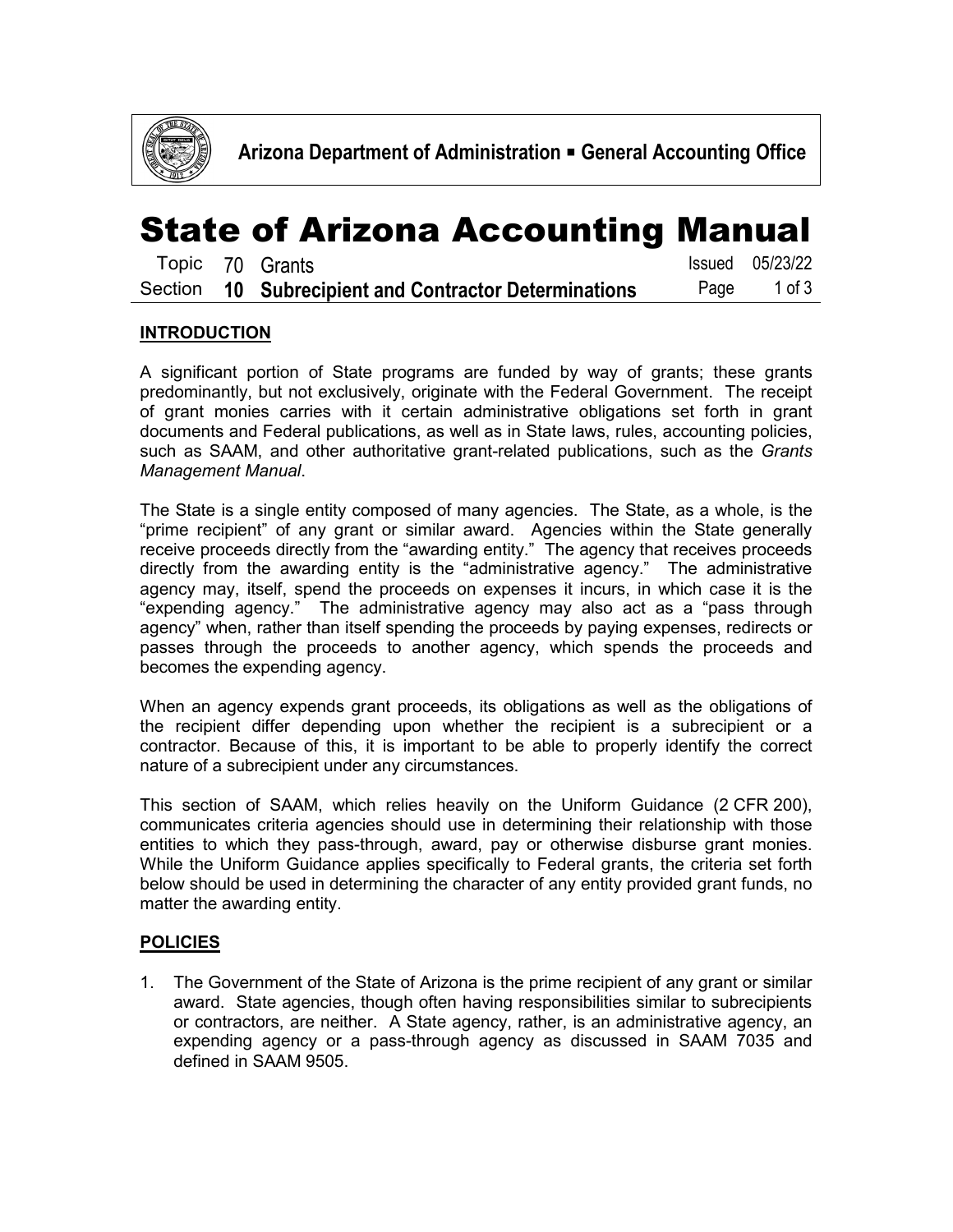# State of Arizona Accounting Manual

|  | Topic 70 Grants                                       |      | Issued 05/23/22 |
|--|-------------------------------------------------------|------|-----------------|
|  | Section 10 Subrecipient and Contractor Determinations | Page | 2 of 3          |

- 2. An expending agency shall perform a case-by-case determination, depending upon the substance of its agreements with the awarding entity and the entities to which it disburses funds, as to whether a recipient is a contractor or a subrecipient.
- 3. Generally, a subaward, which is made to a subrecipient, creates a relationship between the awarding entity and the subrecipient that requires the latter to perform in a manner that assists the awarding entity in accomplishing its goals.
- 4. Generally, a contract, which is awarded to a contractor, is made for the purpose of obtaining goods and services and creates a procurement relationship with the expending agency.
- 5. For purposes of the determinations discussed herein, a subrecipient:
- 5.1. Determines who or what is eligible to receive which assistance or benefits.
- 5.2. Has its performance measured in relation to whether the objectives of the awarding entity's program were met.
- 5.3. Has responsibility for programmatic decision making.
- 5.4. Is responsible for adherence to applicable program requirements specified by the awarding entity.
- 5.5. In accordance with its agreement, uses the awarding entity's funds to carry out a program for the public purpose specified in award, as opposed to providing goods or services for the benefit of the expending agency or pass-through agency.
- 6. For purposes of the determinations discussed herein, a contractor:
- 6.1. Provides goods and service within normal business operations.
- 6.2. Provides similar goods and/or services to many different purchasers.
- 6.3. Normally operates in a competitive environment.
- 6.4. Provides goods or services that are ancillary to the operation of the awarding entity's program.
- 6.5. May not be subject to all the compliance requirements of the awarding entity's program (though similar requirements may apply for other reasons).
- 7. The substance of the arrangement is more important than its written form.
- 8. The Association of Government Accountants (AGA) has produced a tool that can be used to help in distinguishing between a subrecipient and a contractor. This tool is called "Recipient Checklist for Determining If the Entity Receiving Funds Has a